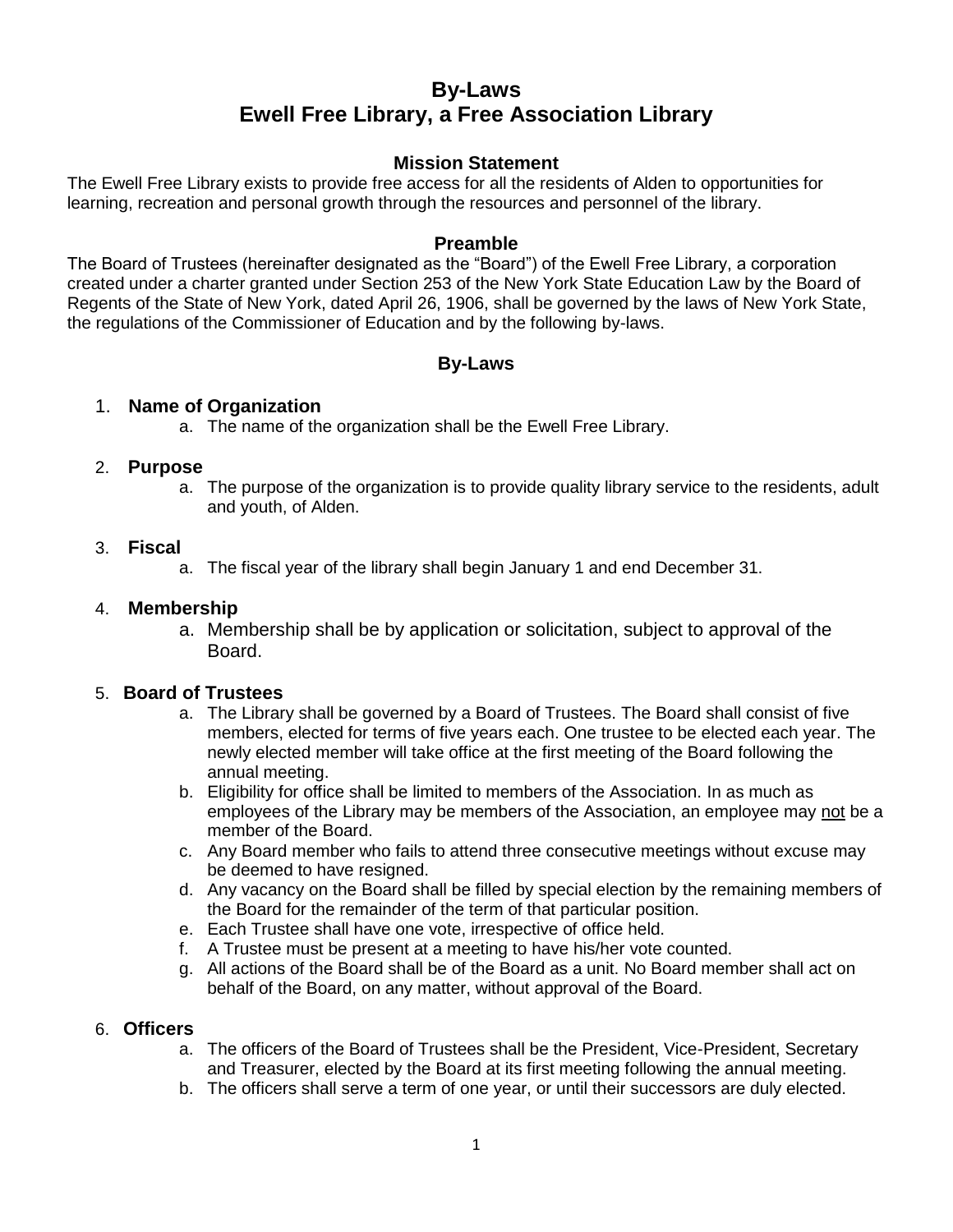- c. No officer shall receive compensation for duties rendered. Expenses associated with the position may be reimbursed.
- d. The **President** shall be the Chief Executive Officer of the Board, whose duties shall include, but are not limited to, the following:
	- Preside at the annual Meeting of the Association.
	- Preside at all meetings of the Board.
	- Sign official documents on behalf of the Board.
	- Oversee all actions, policies and regulations of the Board.
	- Set the agenda for all meetings.
	- Appoint committee members, and chairpersons where needed.
	- Serve as an ex-officio member of all committees.
	- Prepare an annual report to be presented at the Annual Meeting of the Association.
- e. The **Vice-President** shall carry out the responsibilities of the President in the event of the absence or disability of the President, or of a vacancy in that office. If both the President and Vice President positions are vacant, or those officers are concurrently absent and/or unable to fulfill their duties, the Board member holding an officer position who has the most seniority will temporarily carry out the responsibilities of those positions.
- f. The **Secretary** shall:
	- Keep a true and accurate record of all meetings of the Board.
	- Send correspondence as directed by the Board.
	- Issue notice of all regular and special meetings.
	- Maintain a current record of the membership of the Association.
	- Maintain a current record of the terms of office of the Trustees and Officers.
	- Perform such other duties as are generally associated with that office.
- g. The **Treasurer,** as distributing officer of the Board, shall:
	- Receive and manage all funds of the Library and deposit them in the Alden State Bank as decided by the Board.
	- Keep an account of all receipts and expenditures and report the same in writing at each regular meeting of the Board.
	- Make all disbursements from the account(s) of the Library.
	- Co-sign all checks on the accounts. The other co-signer shall be an officer of the Board or designated person.

### 7. **Director/Manager**

- a. The Board shall appoint a Director/Manager who shall be the executive officer of the policies of the Board and shall have charge of the administration of the Library under the direction and review of the Board.
- b. The Director/Manager shall:
	- Be responsible for the care of the building and equipment, for the employment and direction of the staff; for the efficiency of the Library's service to the public; and for the operation of the Library under the financial conditions contained in the annual budgets.
	- Render and submit to the Board reports and recommendations of such policies and procedures, which, in the opinion of the Director/Manager, will improve efficiency and quality of library service.
	- Attend all Board meetings.

## 8. **Committees**

- a. Committees for special purposes may be appointed by the President. Such committees shall serve until completion of the work for which they were appointed.
- b. All committees shall make a progress report to the Board at each of its meetings.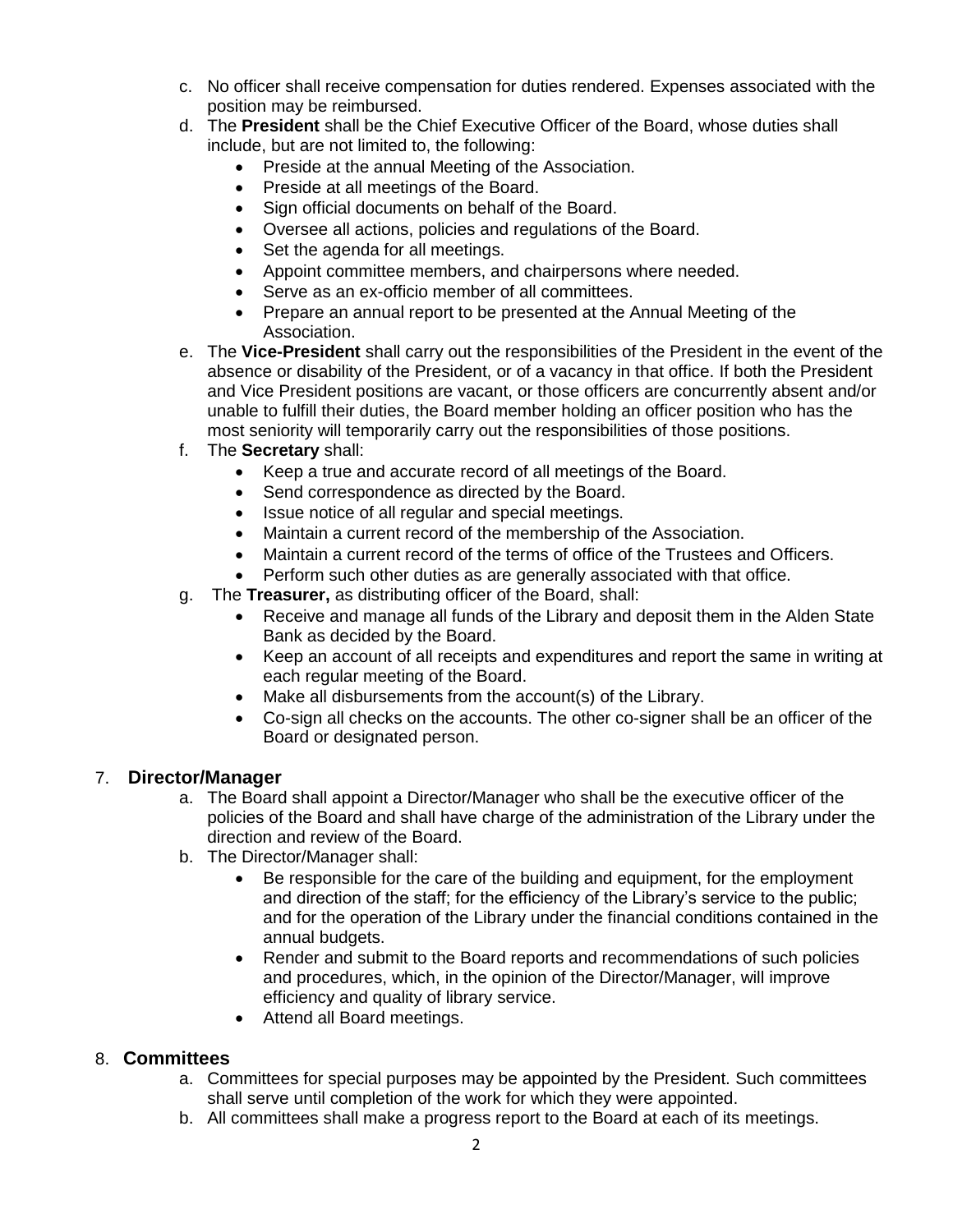- c. No committee will have other than advisory powers unless, by suitable action of the Board, it is granted specific power to act.
- d. The President shall be an ex-officio member of all committees.

# 9. **Meetings**

- a. Meetings of the Board shall be held six times a year, the date and hour to be set by the Board.
- b. The Secretary shall notify members of all meetings at least five days before the meeting.
- c. A special meeting may be called at any time by the President or upon request of three members of the Board for a specific reason. No business may be transacted at such special meetings except the stated business.
- d. All meetings of the Board, except executive sessions, are subject to the New York State Open Meeting Law and are open to the public.
- e. The Board may, in its sole discretion, decide that any or all attendees may participate in any meeting of the Board and/or Association through any means of remote communication. Remote participation by any member shall be counted as an in-person presence for all purposes, including establishing a quorum and voting.
- f. The Board may, in its sole discretion, decide that any meeting of the Board and/or Association may be held through remote communication rather than in person. Participation in a remotely held meeting shall be counted as an in-person presence for all purposes, including establishing a quorum and voting.
- g. A simple majority of the existing members of the Board shall constitute a quorum for the conducting of all business.
- h. The order of business for regular meetings shall include, but not limited to, the following items which shall be covered in the sequence shown unless circumstances make an altered order more efficient:
	- Call to order
	- Approval of agenda
	- Disposition of minutes of previous regular meeting and any intervening special meetings.
	- Financial report
	- Director/Manager's report
	- Committee reports
	- **Communications**
	- Unfinished business
	- New business
	- Public presentation, or discussion with, the Board.
	- Adiournment
- i. The Association will meet once a year, the date and hour to be set by the Board. The business transacted at this meeting shall include the hearing of reports, including the President's report, and the operating and financial reports of the previous year, and the election of a Trustee.
- j. One-fifth of the Association membership shall constitute a quorum for the Annual Meeting.
- k. Proceedings of all meetings shall be governed by the latest revision of *Robert's Rules of Order.*

# 10. **Friends of the Library**

- a. There may be an official auxiliary of the Library known as Friends of the Alden Ewell Free Library. It shall be made up of volunteer persons interested in furthering the program of the library.
- b. Its purpose shall be:
	- To create public support for the library.